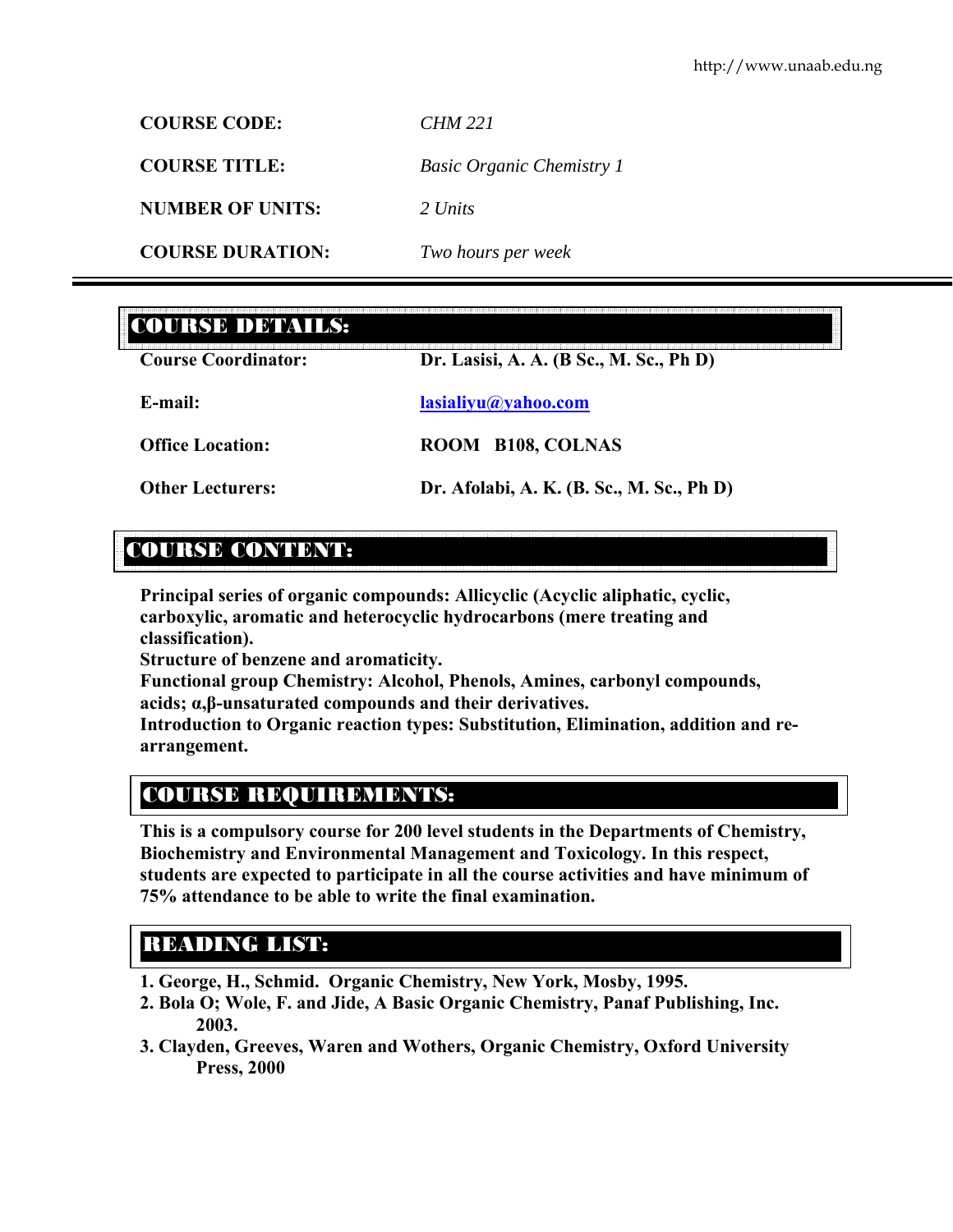# **ALLICYCLIC HYDROCARBONS**

Allicyclic (aliphatic cyclic) hydrocarbon and their derivatives are cyclic hydrocarbons of alkane, alkene and/or alkyne. Generally, allicyclic compounds are compounds which contain at least one ring but are aliphatic hence are called allicyclic (aliphatic cyclic compounds). They are non aromatic. The saturated allicyclic compounds have the general formula CnH2n (corresponding to 1 ring), CnH2n-2 (corresponding to 2 rings-bicyclo compounds) and CnH2n-4 (corresponding to 3 rings), etc. The smallest numbers of carbon atoms that can be arranged in a ring is three represented by the hydrocarbon; cyclopropane. Each additional rings lowers the number of Hydrogen atoms in the general formula by 2. Aliphatic cyclic hydrocarbons having one ring are called Allicyclic hydrocarbons.

# **NOMECLATURE AND STRUCTURE OF CYCLIC HYDROCARBONS**



Allicyclic compounds are often shown by the topological formulations such as;

# **NUMECLATURE RULES**

1) The number of carbon atoms in the ring of the cyclic compound is counted and word 'cyclo' is prefixed to the name of the alkane having the same number of carbon atoms on a straight line.

The general name of saturated cyclic hydrocarbons is cycloalkane. e.g.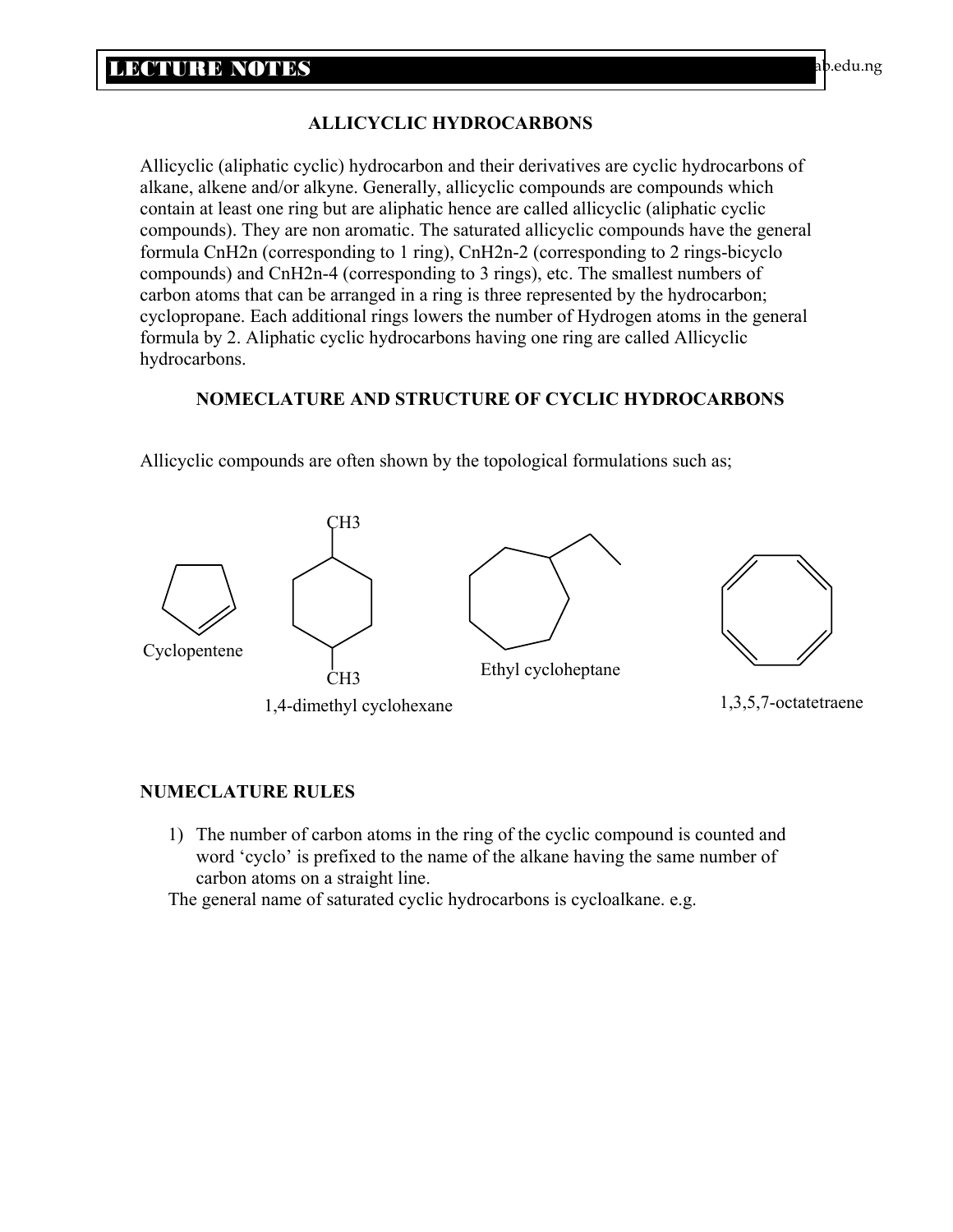

(2). Substituents/functional groups are indicated by numbering and either appropriate prefixes before the word cyclo or by appropriate ending indicating the functional group. e.g

When there are more one substituents, the numbering of the carbon atom that gives the lowest sum is chosen, e.g.

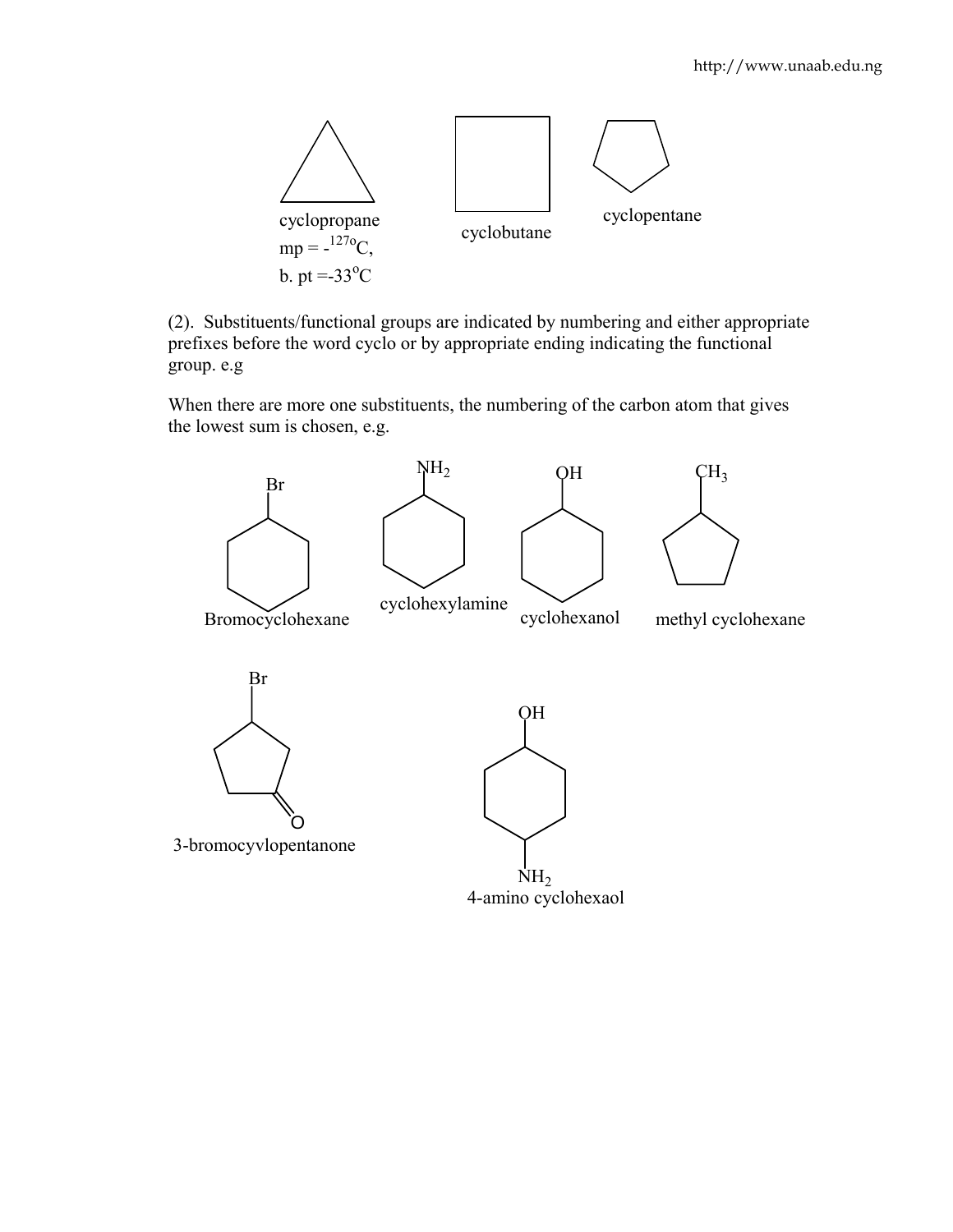

3) Cycloalkene and cycloalkynes are cyclic compounds containing double bonds and triple bonds respectively. The positions of the double-bonded and triple-bonded carbons in the carbon chain are given the numbers 1 and 2 and are not prefixed to the name of cycloalkene and cycloalkyne, e.g



# **POLICYCLIC COMPOUNDS**

Compounds with more than one ring of carbon atoms and whose rings share two or more same carbon atoms are known as Policyclic compounds . Those with two rings are called bicyclic Compounds. The rings may be fused as in Decalin or bridged as in norborane.



Decalin-fused bicyclic compound

Neoborane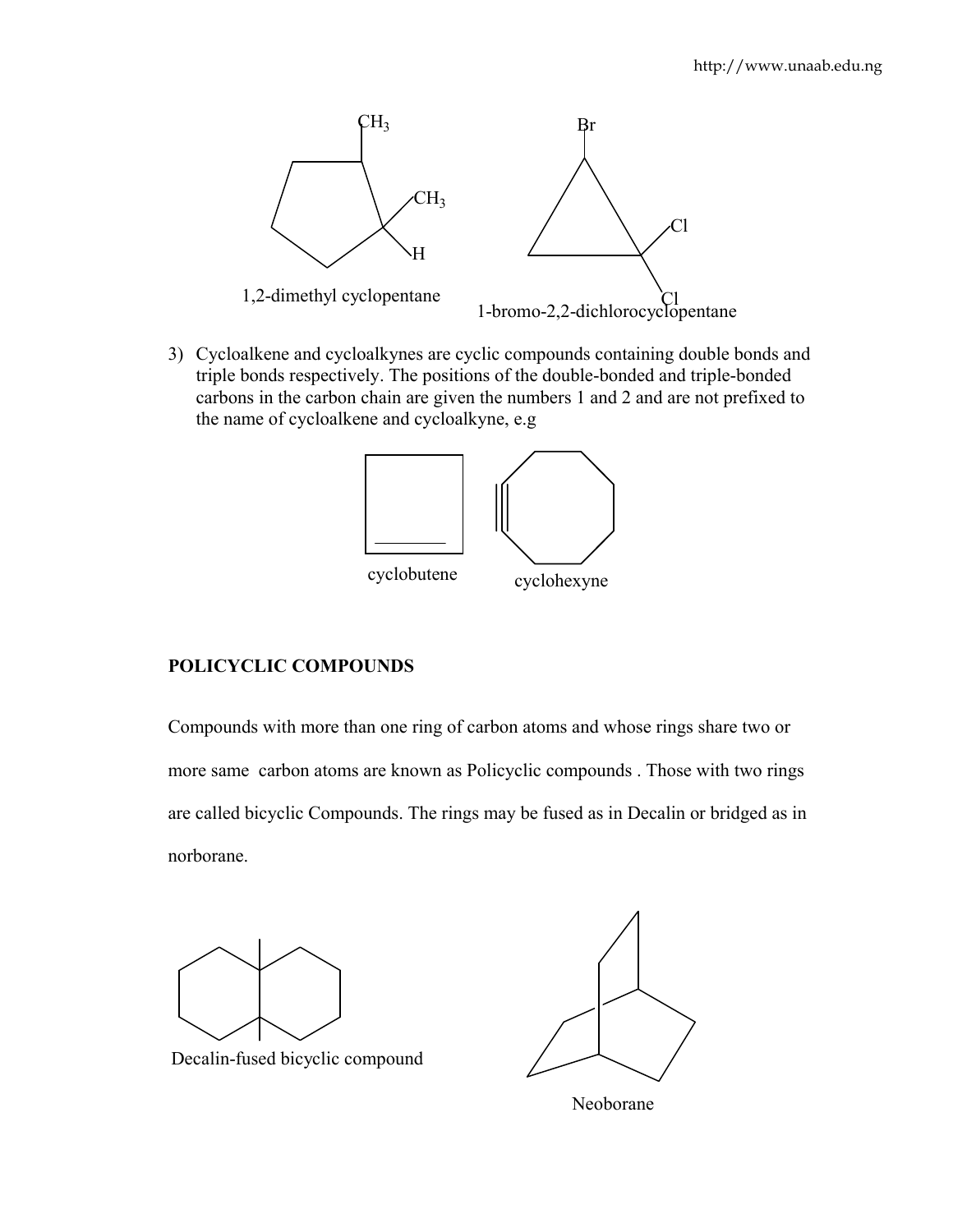# NUMECLATURE OF BICYCLIC COMPOUNDS

They are named by prefixing bicycle- to the name of the parent hydrocarbon. The name of the parent hydrocarbon is obtained by counting the total number of carbon atoms in all the rings of the compound as in norbane and decalin above. The carbon atoms attached to two rings are referred to as bridge head carbons. The number of carbon atoms between the bridge head carbons in the molecule are specified by counting from the bridge head carbon and listing each of the numbers in brackets in decreasing order prior to the parent name of the hydrocarbon. Thus norborane is named as bicyclo [2,2,1] heptanes.

Other examples are:



Bicyclo [4,2,o] octane

The C position in a bicyclic hydrocarbons are numbered from the bridgedhead carbon around the largest ring first. Substituents are counted from the number assigned to the C positions.

Exercise;

Draw the structure of the following alicyclic compounds:

- 1 bicyclo [4,3,0] nonane
- 2 2-chloro-4-carboxy bicycle[1,1,0]butane
- 3 2-methyl cyclopentan-1-one-oxime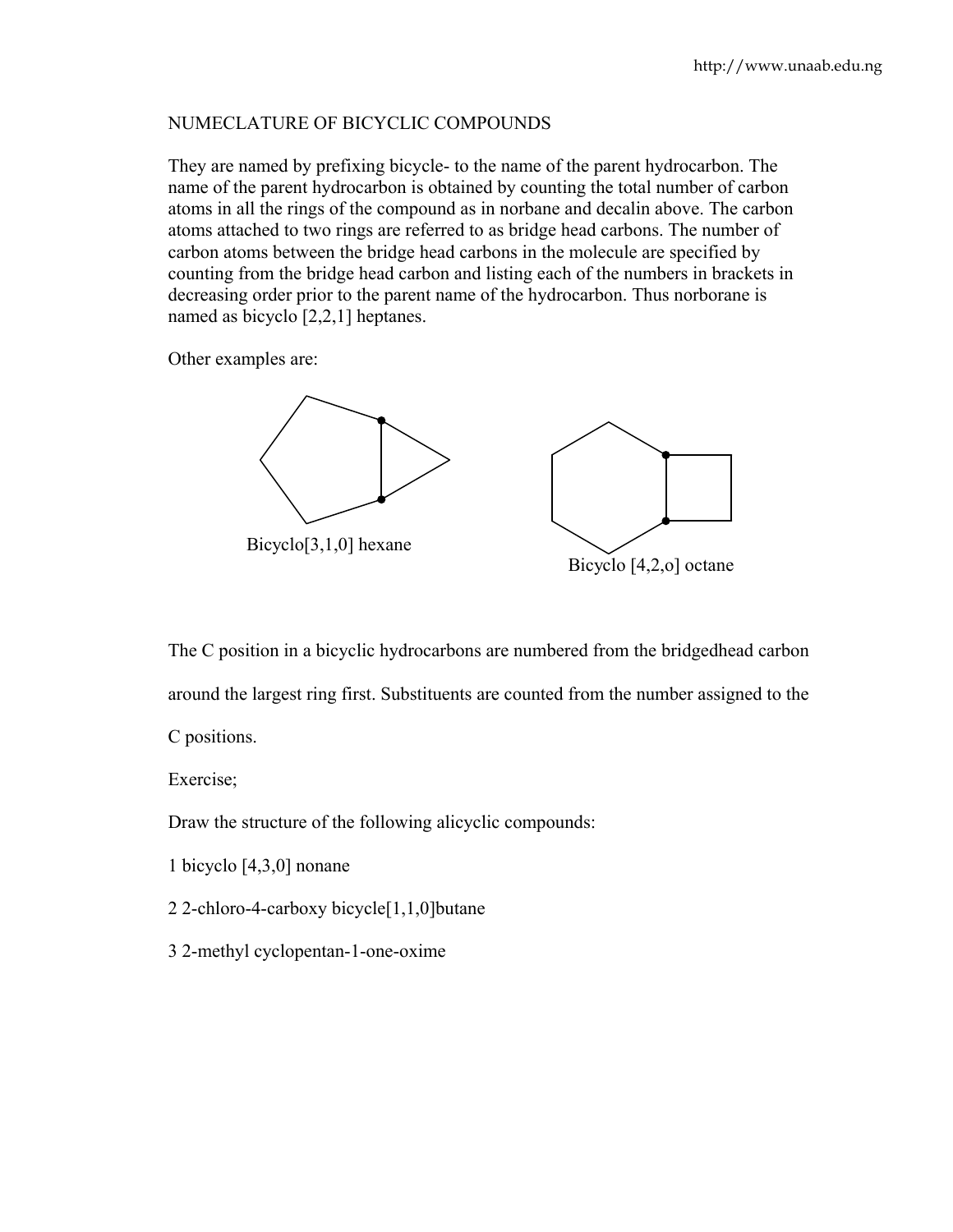#### **STRAIN ENERGY OF ALICYCLIC HYDROCARBONS**

The measured heats of combustion of alkanes indicated that when burned, each methylene group contributes 156.5kcal/mol to the heat of combustion. Thus , proceeding from methane to straight and branched chained alkanes, the heat of combustion increases by 156.5 kcal/mol for each progressive increase in the number of –CH2 units the molecular formula of alkane. The heat of combustion of cyclic alkanes do not exhibits similar regularity. Experiment indicates that the heat of combustion of some cyclic hydrocarbons are much larger than we might expect by analogy with non-cyclic compounds. e.g. the heat of combustion of cyclopropane is 9.1kcal/mol per –CH2 unit greater than that of propane. The energy released in the combustion of cyclopropane indicates that the energy content of cyclopropane is greater because of its acyclic arrangement. Similarly, cyclobutane has 6.5kcal/molper CH2 unit more than expected from a non-cyclic arrangement. The difference in the measured heat of combustion of acyclic hydrocarbon and the predicted value is called the STRAIN ENERGY .the strain energy per methylene group is obtained by dividing the molecular strain energy by the number of methylene groups in the ring. Cyclopropane, cyclobutane , small group compounds, have characteristically high strain energies. Cyclopentane, cyclohexane and cycloheptane have smaller strain energies, whereas, medium ring compounds; cyclooctane through cycloundecane (C8-C11) have strain energy around 10kcal/mol. The large ring have little or no associated strain from the ring structure.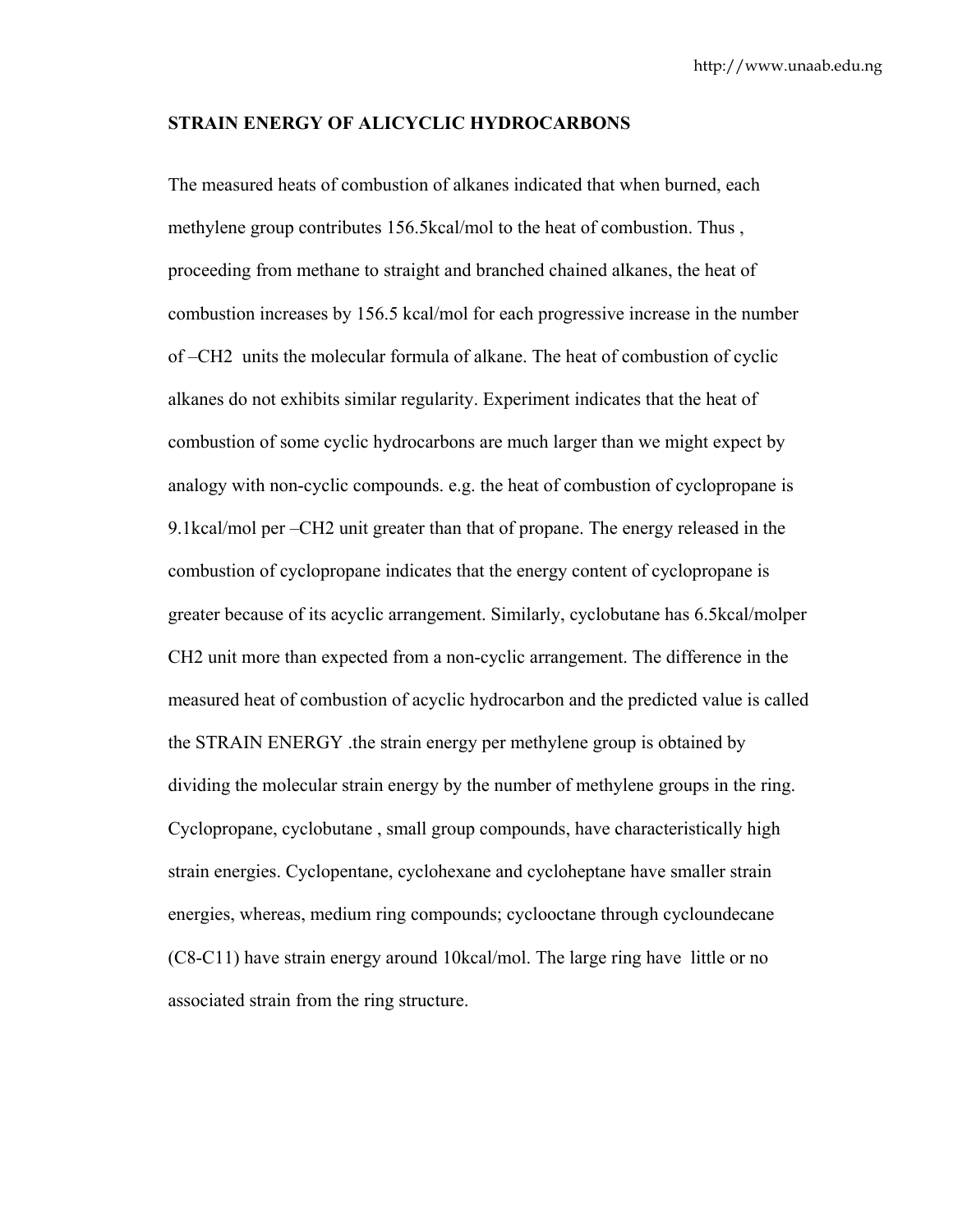# **Strain energies of cycloalkanes**.

| cycloalkanes | Strain energy per CH <sub>2</sub> unit<br>kCal/mol | Strain energy kCal/mol |
|--------------|----------------------------------------------------|------------------------|
| cyclopropane | 9.1                                                | 27.3                   |
| cyclobutane  | 6.5                                                | 26.0                   |
| Cyclopentane | 1.2                                                | 6.0                    |
| cyclohexane  | 0.0                                                | 0.0                    |
| Cycloheptane | 0.8                                                | 5.6                    |
| cyclooctane  | 1.1                                                | 8.8                    |
| Cyclononane  | 1.3                                                | 11.7                   |

## BONDING IN CYCLOALKANES- ANGLE STRAIN AND TORSIONAL STRAIN

Saturated compounds prefer a tetrahedral geometry about each carbon atom. Here, the bond angles are about 109, and the atoms attached to each carbon atom are at a maximum distance from each other. Small ring cycloalkanes, however, cannot assume the normal tetrahedral arrangement- characteristic of other acyclic alkanes. The C-C bond angle of cyclopropane are those at regular triangle  $(60^0)$  which is much less than  $(109^0)$ . Cyclobutane, likewise assumes bond angle near  $90^0$ . The orbitals of carbon in saturated organic compounds are  $SP<sup>3</sup>$  hybridized with axes pointing towards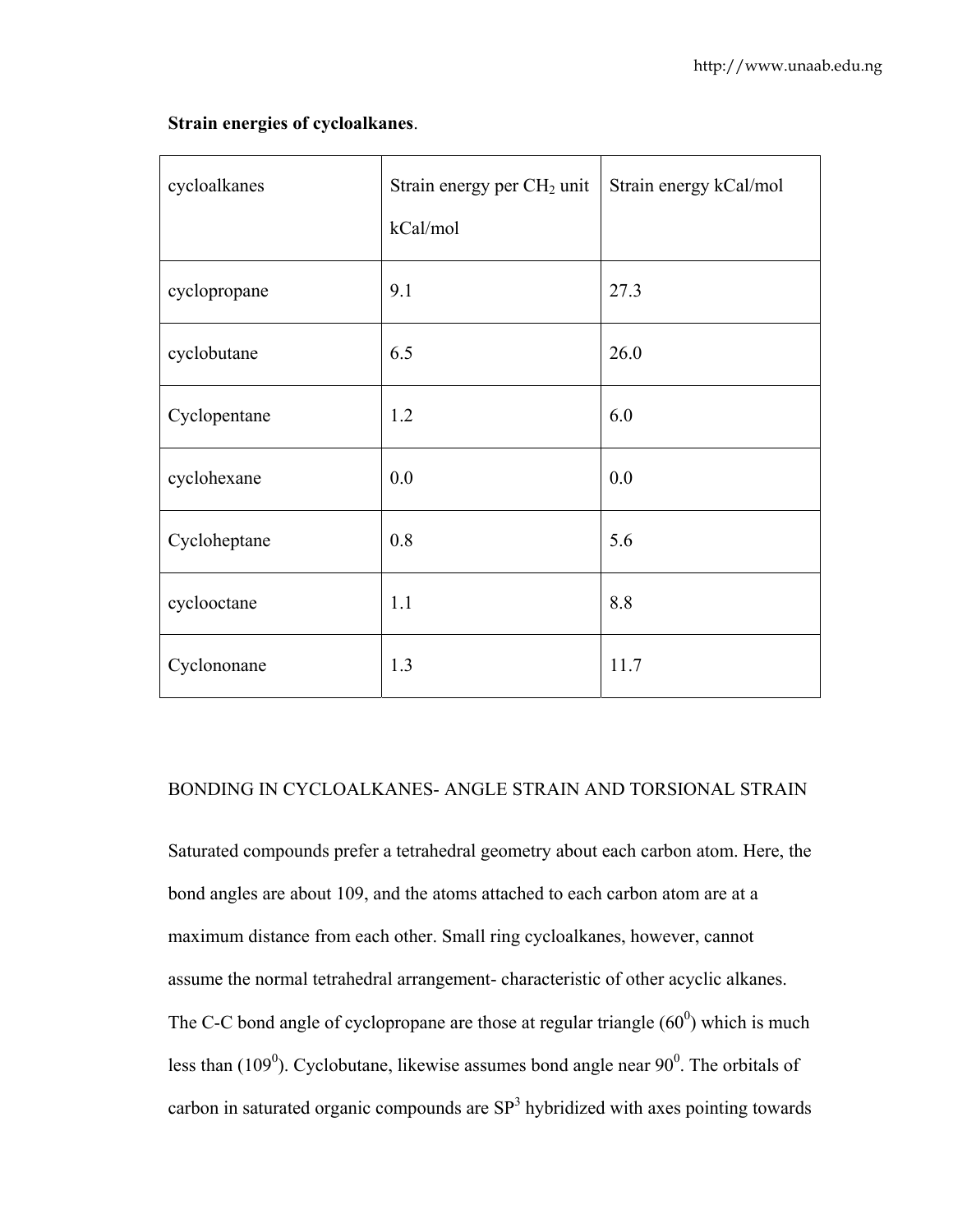the corners of tetrahedron. Bonding is a result of the overlap of these  $sp<sup>3</sup>$ -hybrid orbitals and atomic orbital of another atom. In acyclic alkanes, the  $SP<sup>3</sup>$ -orbitals of each carbon atom are directed toward one another along a line between two adjacent carbon nuclei. Overlap of atomic orbital is maximized. The sigma bond formed from  $SP<sup>3</sup>$ -orbitals is most stable when the axes of the carbon orbitals are at 109<sup>0</sup> angles; deviation from  $109^0$  weakens the bond. Because cyclopropane can have bond angles no longer than  $60^0$ , the angle between two SP<sup>3</sup>-hybridized atomic orbitals must be compressed. Until the orbital overlap is sufficient to form a C-C bond. The C-C bonds in cyclopropane are a compromise angle for  $SP<sup>3</sup>$ -hybridized carbon.

The poor overlap of atomic orbitals due to deviation from  $109^0$  bond angles of  $SP^3$ hybridized carbon is called Angle strain. Angle strain decrease the stability of cyclic compounds accounts for most of the strain energy of small compounds. The geometry of small ring compounds fix their configurations. The formation of the three- member ring compound, cyclopropane forces the molecule into a triangular configuration in which the three carbon atoms form the corners of a triangle. Torsional strain contributes to the strain energy of cyclic compounds. The torsional strain of cyclopropane is due to the eclipse of all the C-H bonds; a molecular bond that would decrease the torsional strain can not account for cyclopropane.

## **CONSEQUENCES OF ANGLE STRAIN FOR CYCLIC COMPOUNDS**

Compounds with strain energies of more than 65kcal/mol have been prepared. A high strain energy does not prelude their existence. However, highly strained compounds are often highly reactive and undergo ring opening reactions that relieve strain.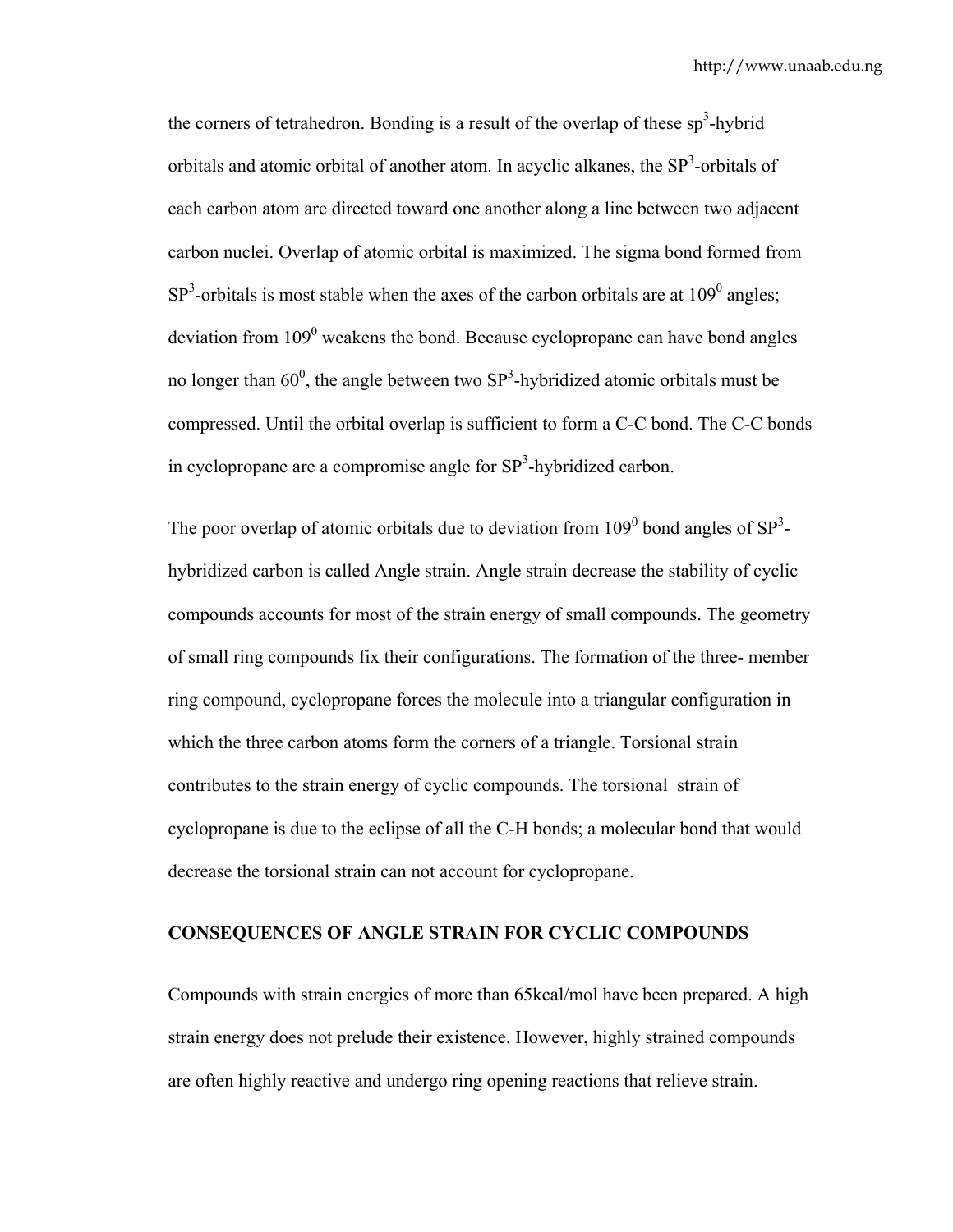Cycloalkenes with fewer than 8 carbons only exist in cis-form. Cyclohexen for example exist as cis-cyclohexene and because the trans-form is unknown, it is referred to as cyclohexene. Cyclooctene is the first cycloalkene for which cis and trans-olefin isomers are possible. Cyclooctene is the smallest ring structure in which a C-C triple bond is stable. The instability of trans- cycloalkynes in rings smaller than 8 carbon atons is due to angle strain. The pi-bond in these unstable compounds is twisted sufficiently so that the p-atomic orbital that would make up the pi-bond tend to become perpendicular. The perpendicular p-orbital have zero overlap and do not form a molecular orbital.

#### **STEREOCHEMISTRY AND CYCLIC HYDROCARBONS**

Formation of cyclic hydrocarbon has the effect of constraining the carbon atoms ino a fixed configuration relative to the straight chain. In cyclopropane, the H atoms lie either beloe or above the plane. Unlike the linear hydrocarbons, cyclic hydrocarbons have all groups attached to the cyclic structure arranged in a fix position relative to each other. As a result, geometric isomerisms are possible with the cyclic hydrocarbons in exactly the same way that they were possible with alkenes. e.g, 1,2 dimethylcyclopropane. The ring carbon atoms of cyclopropane must lie in a single plane. The two configurations above are stereoisomers. They have different melting point and boiling points, different NMR and Infrared spectra and different chemical properties. There is no way in which two geometric isomers can be converted except by the breaking of a C-C bond.

Stereoisomerism also occurs when substituent are attached at a more remote positions. e..g. the geometric isomers of 1,3-dimethylcyclobutane and 1,4 dimetylcyclohexane.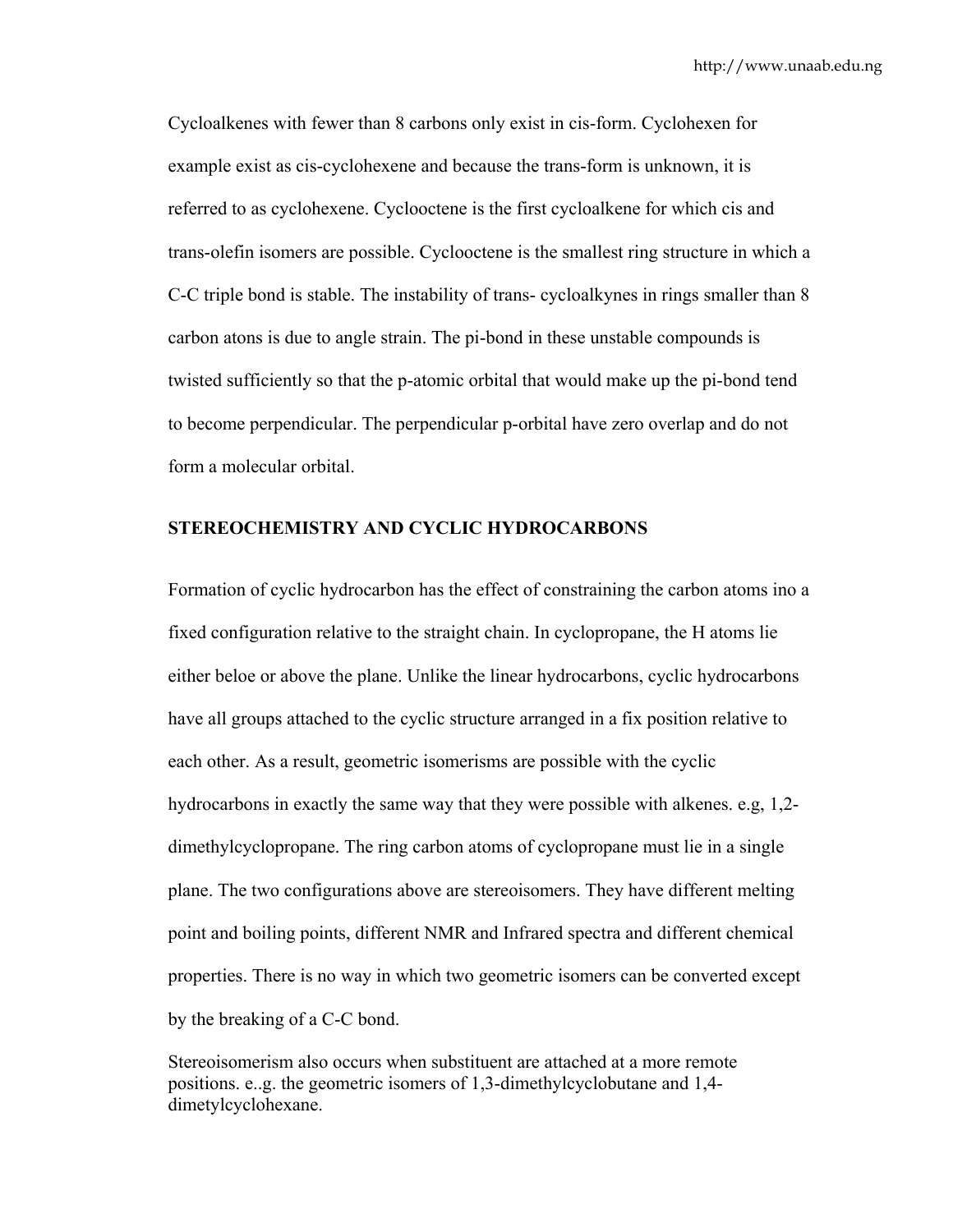A convenient way to describe geometric isomerism in cycloalkene is to write ring in a planer form that represents the general geometry of the molecule.

# **BAEYER'S STRAIN THEORY (1885)**;

In order to account for the graded stability of cycloalkanes and their derivatives, Baeyer in 1885 proposed a strain theory which was based on the arrangement in space of the four valences of the carbon atoms. His assumptions are:

i ) the molecule of cycloalkene is planar

ii) the normal angle between any two such valences is  $109^028$  and that any deviation from this value causes a strain in the molecule of cycloalkane. The greater the deviation, the greater the strain and the less stable and the lesser the reactivity. Cyclopentane from Baeyer's theory is the most stable.

## **DEVIATIONS FROM BAEYER'S STRAIN THEORY**

The theory is based on mechanical concept of valency and on the assumptions that all the rings are planar. Physical methods have shown that except for cyclohexane the rings are not planar. Plankton mechanical calculations do not permit very large distortion of bond angles. e.g heat of combustion of open chain alkane/CH<sub>2</sub> is around 663KJ corresponding to C6 and C8 and we can assume there is no strain. The value obtained for C6 is similar to straight chain C6 alkane hence strainless ring occur in C6, C7, C8. cyclic molecules containing C6, C7, C8, C9 and more carbon atoms might be as stable as cyclopentane and this led to the assumption that the strainless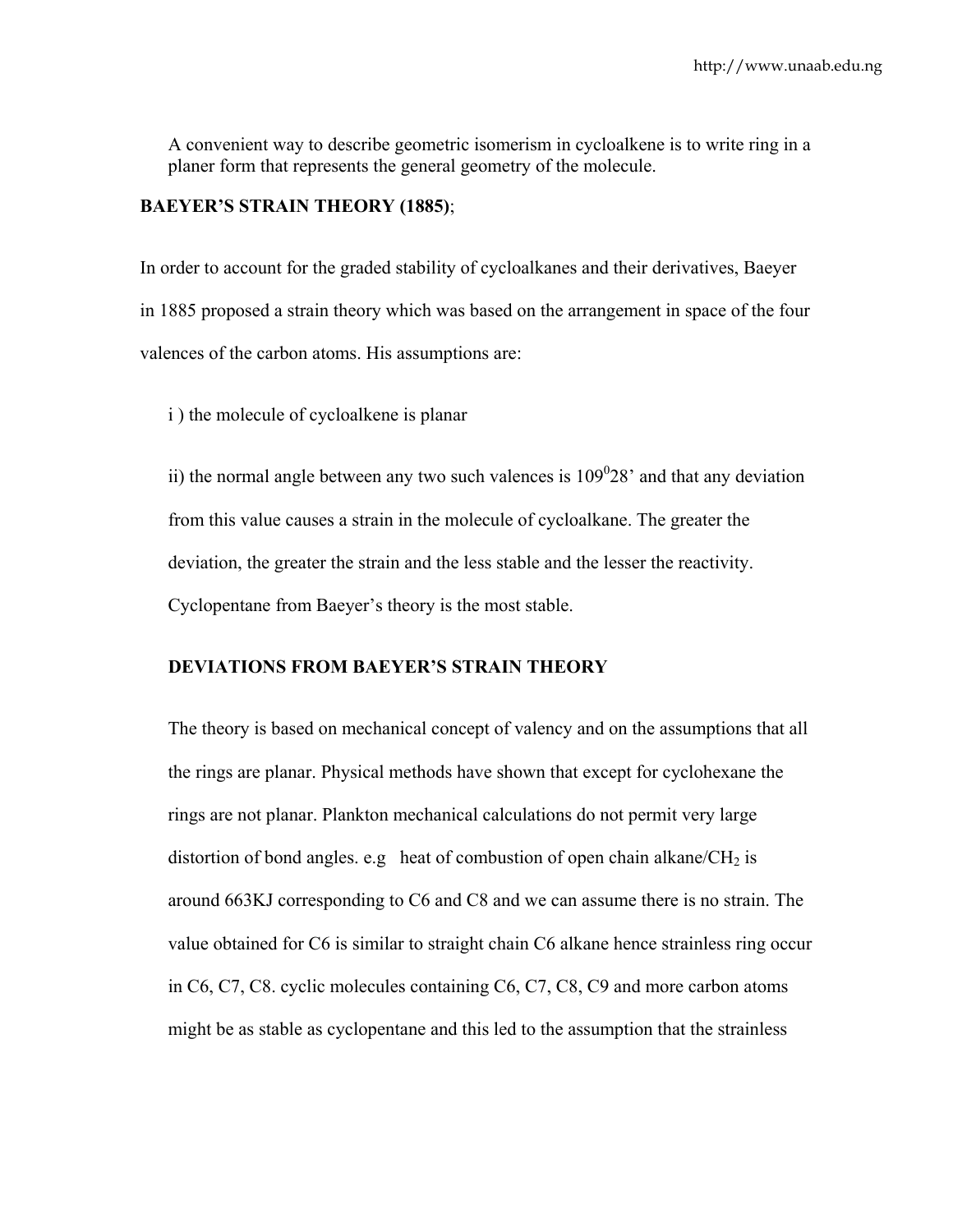ring occurs in two or more stereoisomeric form and therefore cyclohexane is not a regular hexagon. Cyclohexane exists in two conformations; chair and boat.

According to SACHSE' in cyclohexane, the ring is packet and the normal valency is retained and this produces strainless rings. Cyclohexane exists in two forms both of which are strainless. The two forms are called the chair and boat conformation. However, the two forms differ in energy content and therefore in stability. Stability depends on steric repulsion or non-bonded interaction of the hydrogen atoms.

Non-bonded interaction is lesser in the chair form than the boat form, hence the chair form is more stable than the boat. The two forms are however interconvertible and the energy required is 37.7-46.0kj/mol. The energy barrier is not large enough for this interconversion but large enough to permit each conformation to retain its identity.

#### **OCCURRENCE**

Cyclopentane and cyclohexane compounds are usually obtained from petroleum or occur naturally. Because of their strain energies, cyclopropane and cyclobutane s are not abundant in nature and are generally prepared by synthesis.

3,4,5-member alicyclic alkane occurs in terpenes (natural product) as cyclic terpenes.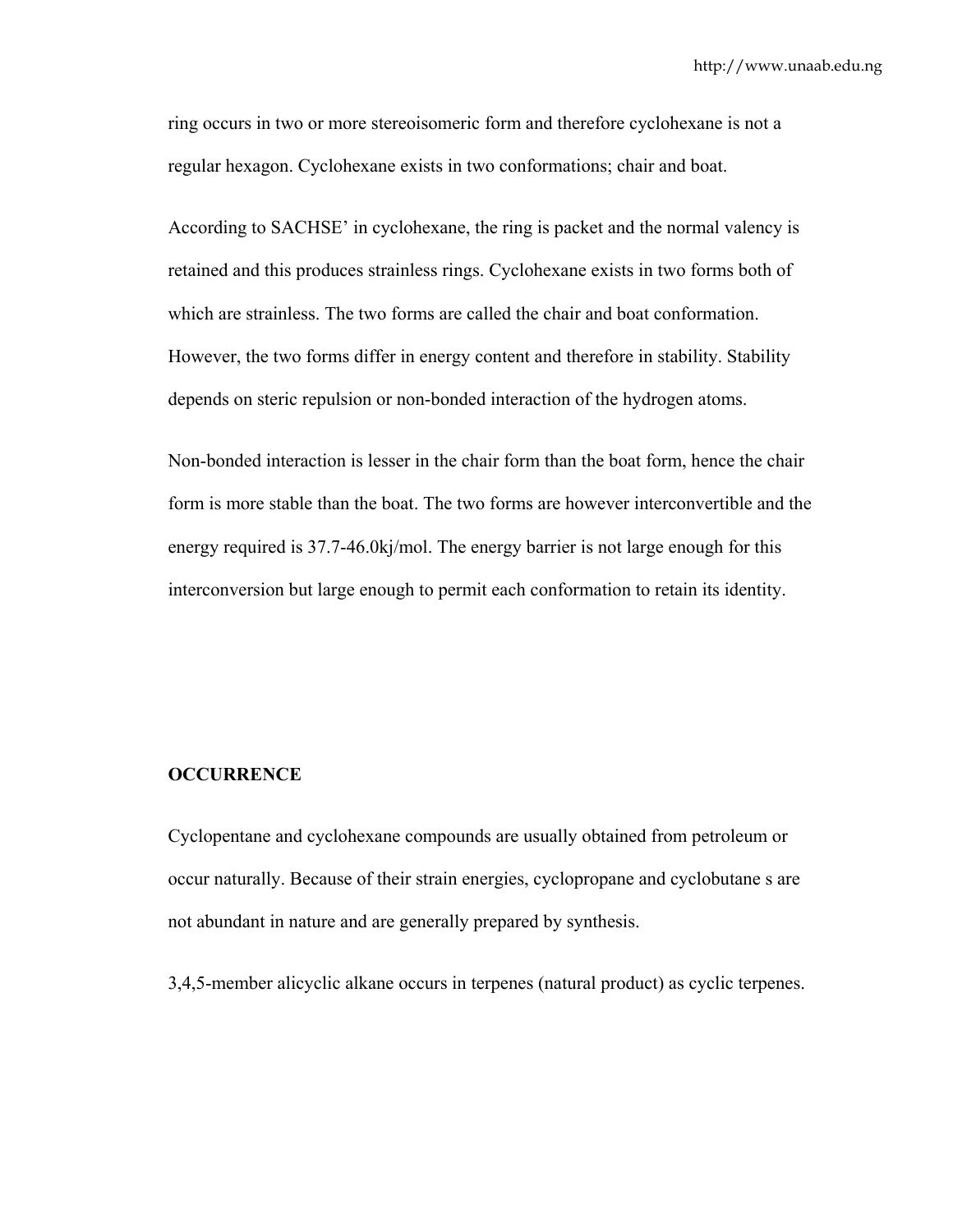## **PREPARATION/SYNTHESIS**

- 1) Lower cycloalkanes are prepared by (a) w-dihalogen derivatives of the alkanes with sodium or zinc. Elimination of Halogen from the 1,3 position form the propane ring in a method called Baeyer ring closure.
- 2) The methylene insertion reaction involving the addition of a  $CH<sub>2</sub>$  unit across the C-C double bond of an alkene. ( Simmon Smith reaction; diiodomethane is used as the source of  $CH<sub>2</sub>$ )

# PREPARATION OF CYCLOPROPANE

- 1) methylene insertion ( Simmon-Smithr reaction)
- 2) 2)Baeyer ring closure
- 3) by distillation of Ca or Ba salt of dicarboxylic acid. E.g barium adipate ester (Barium (ii) 1,6-hexane durate acid)
- 4) from Benzene derivatives (for cyclohexane)

# **PREPARATION OF CYCLOBUTANE**

Cyclobutane compounds are normally more difficult to prepare than cyclopropane. The Baeyer ring closure reaction do not form good yield of cyclobutane.

PREPARATION OF CYCLOALKANES via: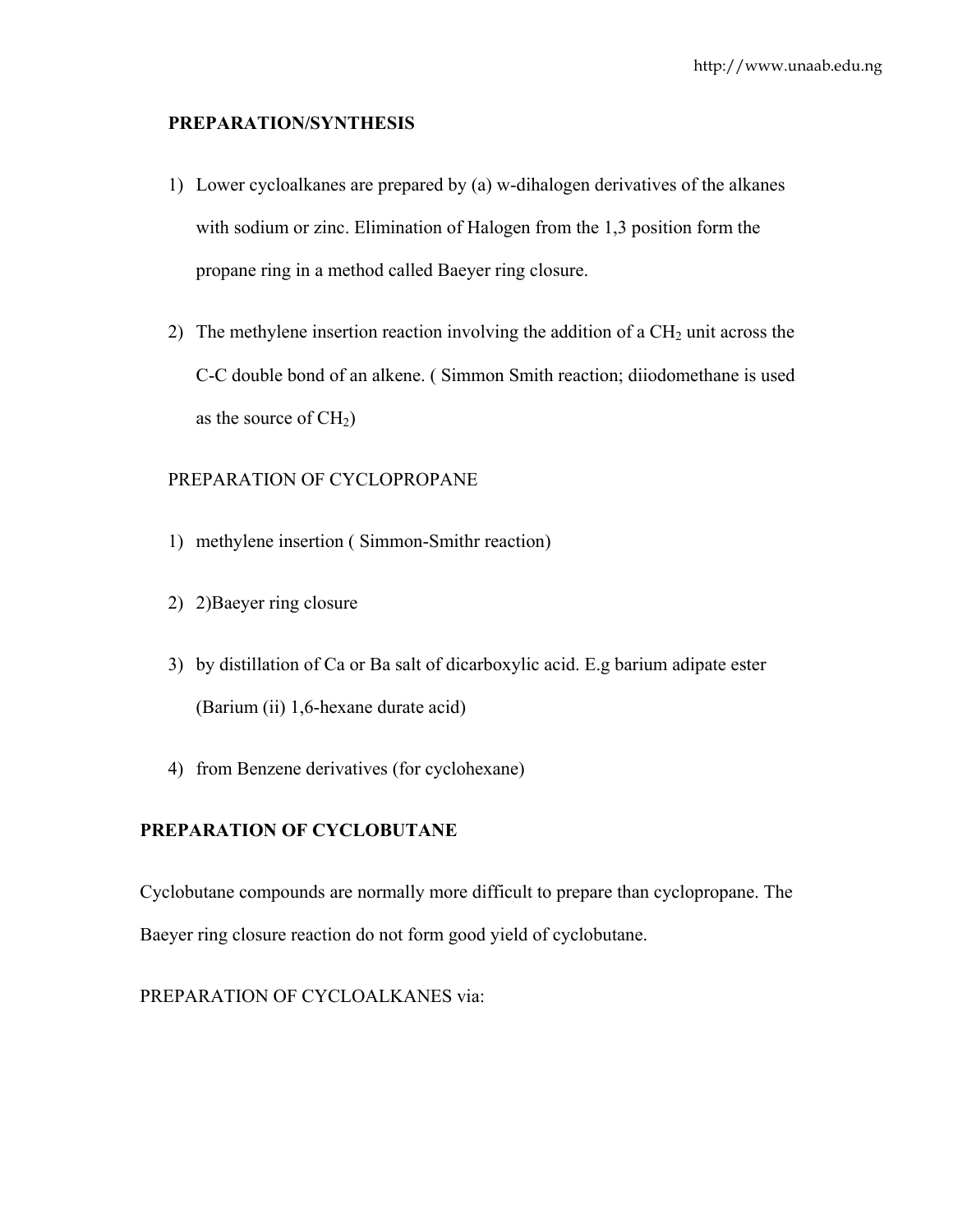1) DIELS-ALDER REACTION: A conjugated diene and alkene form cyclohexene.

Relative alkenes called dienophiles have electron attracting group on their unsaturated carbons .

The reaction above can be considered as 1,4-addition of an olefine (ethene) to a conjugated diene( 1,3-butadiene) and such is called [4+2] cycloaddition reaction.

Diels Alder reaction is a [4+2] cycloaddition reaction- in this case, the new molecule is formed from a conjugated 4pi-electron system on the one hand and a 2pi electron system on the other hand. Other examples are as follows, involving derivatives of the cycloaddition product;

#### 3) ELECTROCYCLIC REACTION

This is an intramolecular cyclisation of polyenes

#### CHEMICAL PROPERTIES OF CYCLIC HYDROCARBONS

Most reactions of cyclic hydrocarbons are similar to those of acyclic alkanes and alkenes. E.g cycloalkanes undergo heat or light-induced halogination in a manner similar to the halogenation reaction of the acyclic alkanes.

Cycloalkenes also exhibit the same reactions as their acyclic counterparts.

Other derivatives behave like acyclic hydrocarbon in their reactivity.

However, cyclopropane is unique among the cyclic hydrocarbons in its reactions with halogens.cyclopropane undergoes ring opening much more easily than we might expect for a molecule that has only C-C single bond. This occur in cyclopropane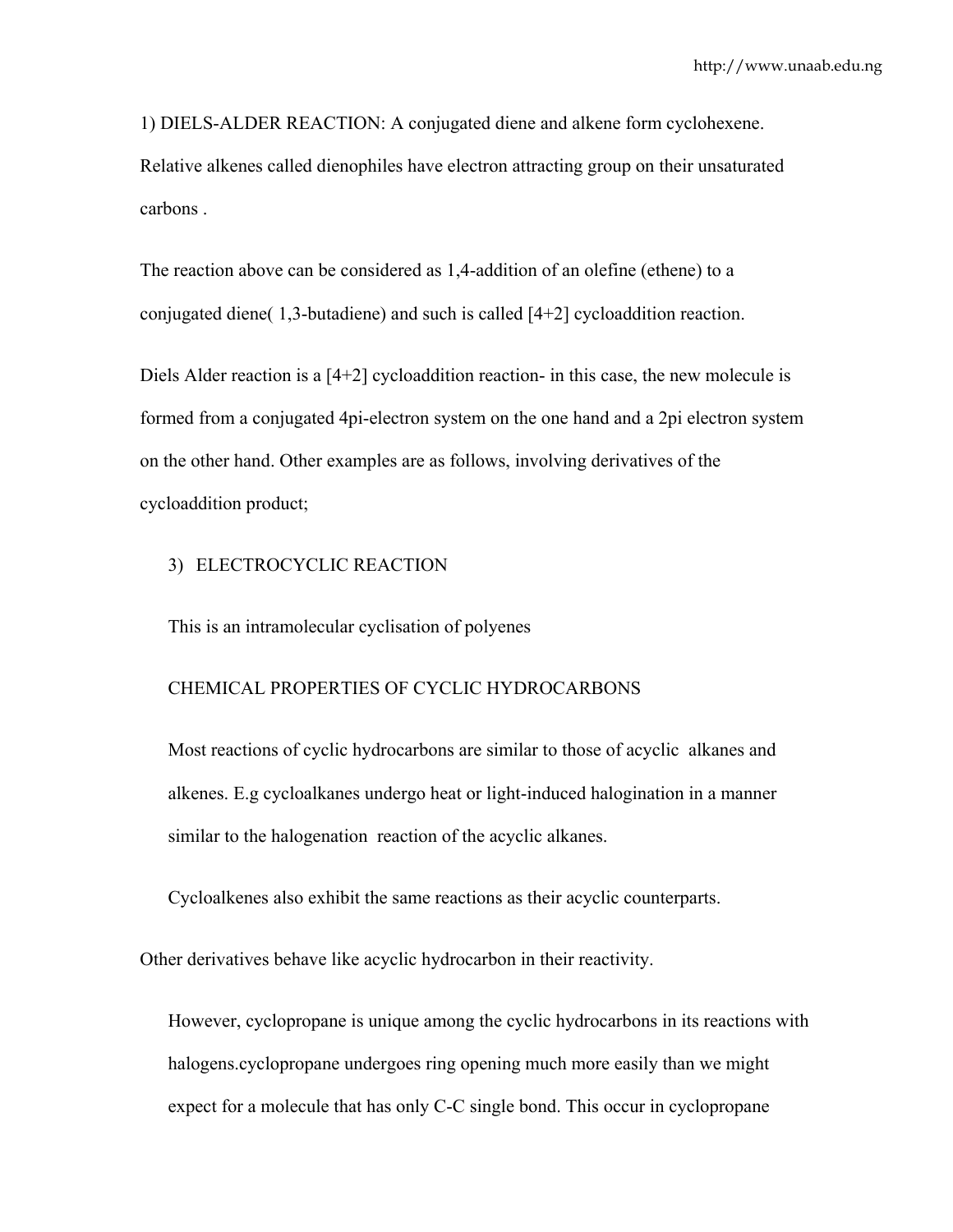easily because of its high strain , the release of strain energy provides the driving force for the ring opening process.

a) halogenation reaction of cyclopropane

b) hydrogenation reaction

Above reactions show how cyclopropane behaves like an alkene.. ring opening reaction of cyclobutane requires higher temperature and more severe reaction conditions than those for cyclopropane. Cycloalkanes with ring sizes greater than four are completely resistant to ring opening reaction.

# **AROMATIC HYDROCARBON**

# **BENZENE AND AROMATICITY**

Aromatic compounds are compounds containing benzene ring or closely related ring. By aromaticity, it implies that the Pi-electrons are delocalized over the entire ring system and they are stabilized by the Pi-electron delocalization called RESONANCE. For instance, Benzene is represented by the Kekule structure.

RESONANCE STRUCTURE OF BENZENE



In fact, benzene is a hybrid of two equal energy (Kekule) structures, differing only in the location of the double bond. In the structures of Benzene above, the six bond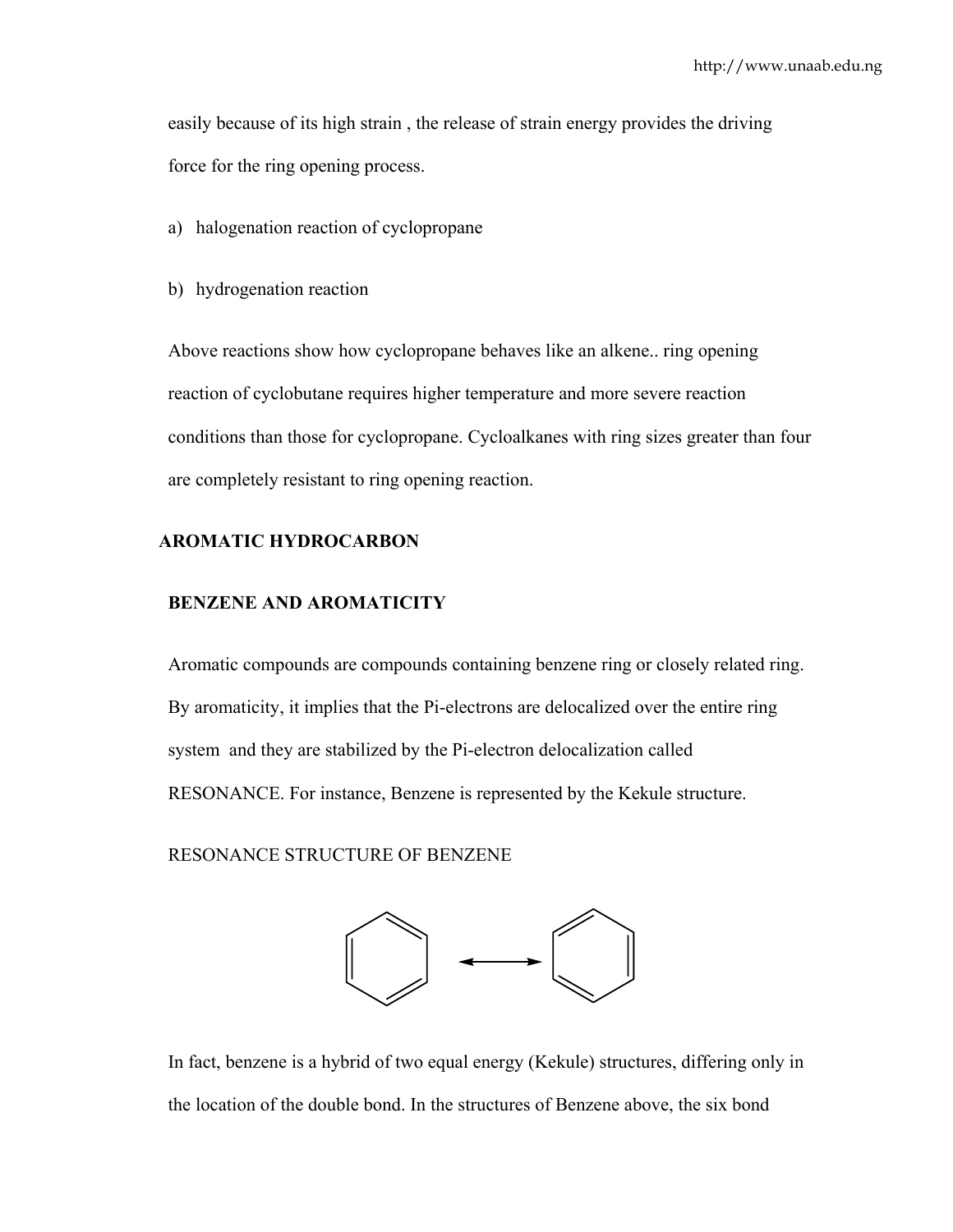angles are equal (120 $^{\circ}$ ), hybridization is sp2 and planar from x-ray analysis. The bonding in benzene is a multicenter bonding or delocalized bonding. The pieelectrons in the benzene is delocalized and not restricted to any carbon atom- a kind of multicenter bonding or delocalized bonding. The two canonical forms exist. The implication of the parameter highlited above is an indication that the double bonds in benzene is unlike that found in alkene. In fact experiment has shown that benzene does not undergo addition reaction, expected in a a C-C double bond in alkene.

Benzene- a colourless compound, boiling point of 80o c was first isolated by Michael Faraday in1825 from the oily residue collected in the illumin along gas lines of London. The molecular formula is  $C_6H_6$ . For comparison, a saturated alkane of six carbon atoms has the molecular formula  $C_6H_{14}$  and saturated cycloalkane of six carbon atom has molecular formula of  $C_6H_{12}$ .

Considering benzene's high degree of unsaturation, one might expect it to be highly reactive and to exhibit reactions characteristics of alkenes and alkynes. However, this is not so, benzene does not undergo addition, oxidation and reduction reactions, characteristics of alkenes and alkynes. E.g it does no decolorizes bromine water, not oxidized by KMnO4 or Chromic acid (CrO3) under conditions that readily oxidizes alkenes and alkynes. Infact, benzene undergoes substitution reaction just like alkanes.

#### STRUCTURES OF BENZENE

Kekule's model;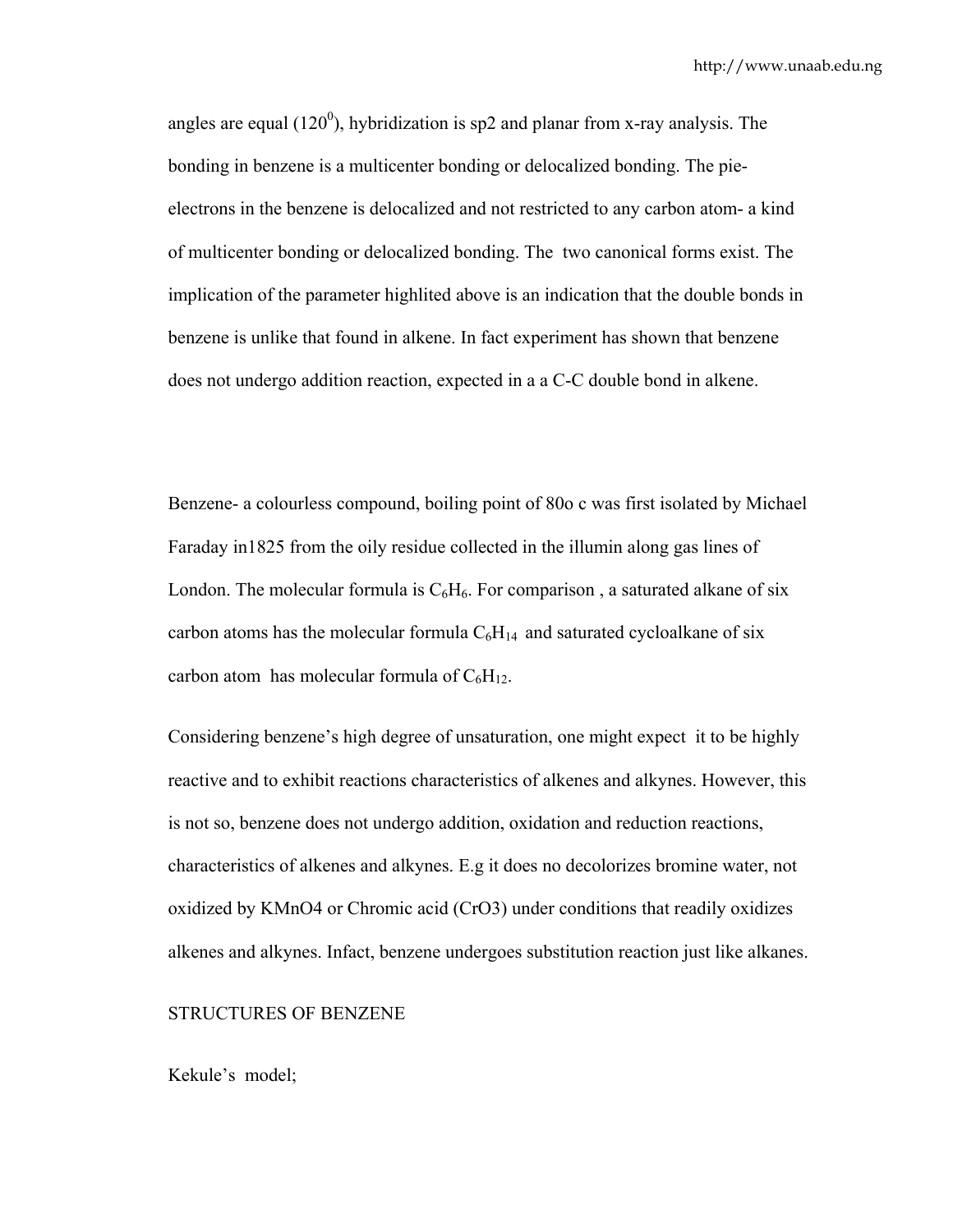In 1865, Kekule proposed that the six carbon of benzene are arranged in a sixmembered ring with on hydrogen attached to each carbon. To maintain the then established tetravalency of carbon , Kekule further proposed that the ring contains three double bonds that shift back and forth so rapidly that the two forms (1a and 1b below) cannot be separated.

The model above is called Kekule's structure.

The Kekule's structure was found to be consistent with many experimental observations.

HOME PRACTICE: If benzene contain three double bonds, why does it not show reaction typical of alkene?

## BONDING IN BENZENE

Each carbon atom is sp2 hybridizes and is sigma bonded and is sigma bonded to two other carbon atoms and one hydrogen atom. These sigma bonds comprised the skeleton of the molecule. Each C atom has one electron in a p-orbital at right angle to the plane of the ring. These p-orbitals overlap equally with each of the two adjacent p-orbital to form a pie-electron system parallel to and above and below the plane of the ring. The six p-electrons in the pi-system are associated with six carbon atoms. They are therefore more delocalized and this accounts for the great stability and large resonance energy of aromatic rings.ie,

The unusual properties of benzene collectively known as aromatic characters are;-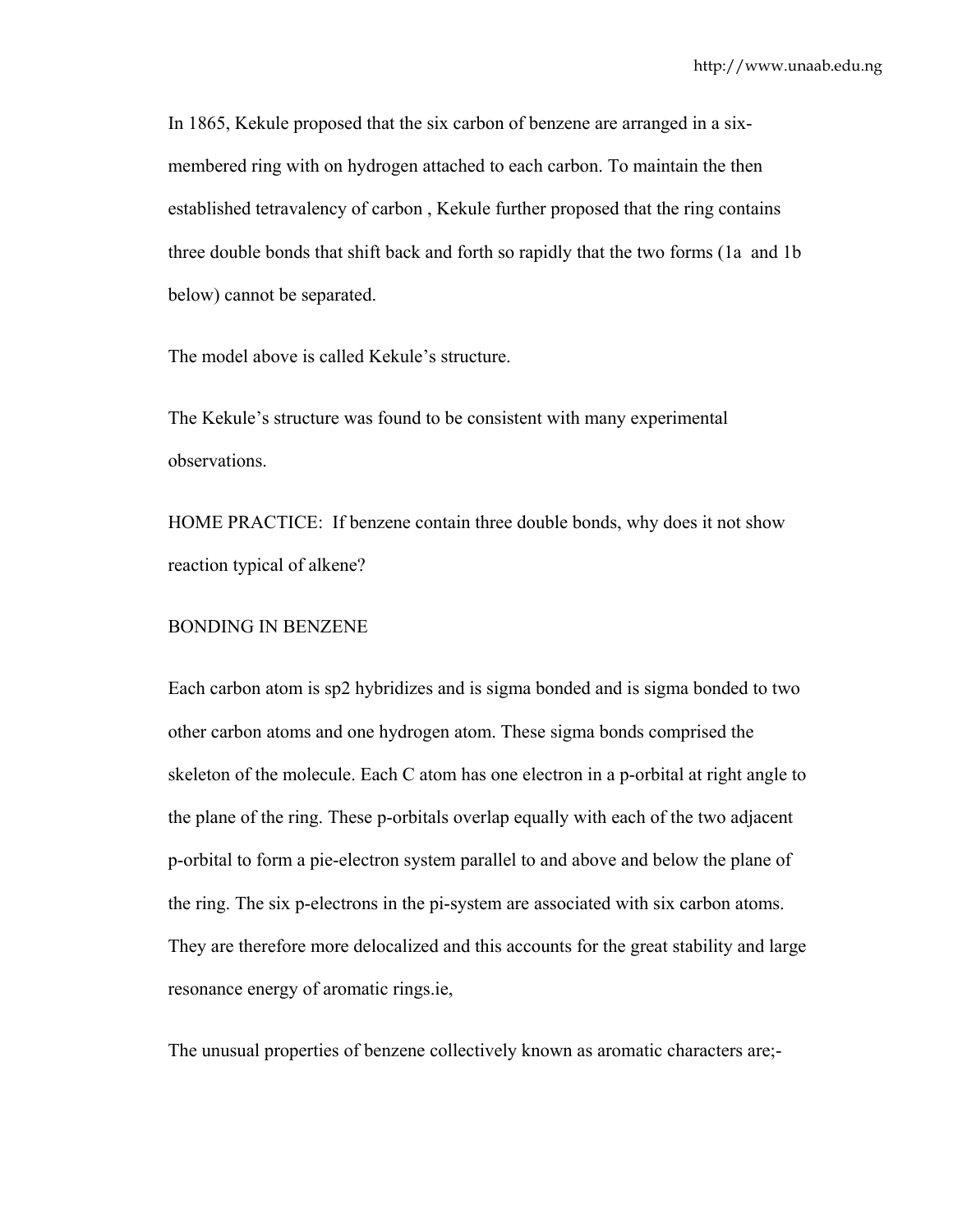- thermal stability
- substitution rather than addition reaction with polar reagents such as HNO3,  $H<sub>2</sub>SO<sub>4</sub>$  and Br<sub>2</sub>. The unsaturated bonds in the ring is preserved in this reaction
- resistance to oxidation by aq KMnO4 or HNO3
- unique NMR spectra.

## CALCULATING THE RESONANCE ENERGY

The observed heat of combustion of benzene is -3301.6KJ/mol. Theoretical values are calculated for C6H6 by adding the contributions from each bond obtained experimentally for other compounds. E.g C=C is -492.5KJ/mol, C-C is -206.3KJ/mol and -225.9KJ/mol for C-H. these data can be used to calculate the heat of combustion for benzene. The difference between this value and the experimental value gives the resonance energy. For example, in benzene, there are; 6 C-H bonds, 3 C-C bonds, 3 C=C bonds.

6 C-C bonds =  $(6x - 225.9)$  KJ/mol =  $-1355.4$ KJ/mol

3 C-C bonds =  $(3x - 206.3)$  KJ/mol =  $-618.9$  KJ/mol

 $3 \text{ C=C bonds} = (3x - 492.5) \text{KJ/mol} = -1477.5 \text{KJ/mol}$ 

Calculated value = total  $\Delta H_c$  = -3451.8KJ/mol

Experimental value  $=$   $-3301.6$ KJ/mol

 $Difference = 150.2KJ/mol$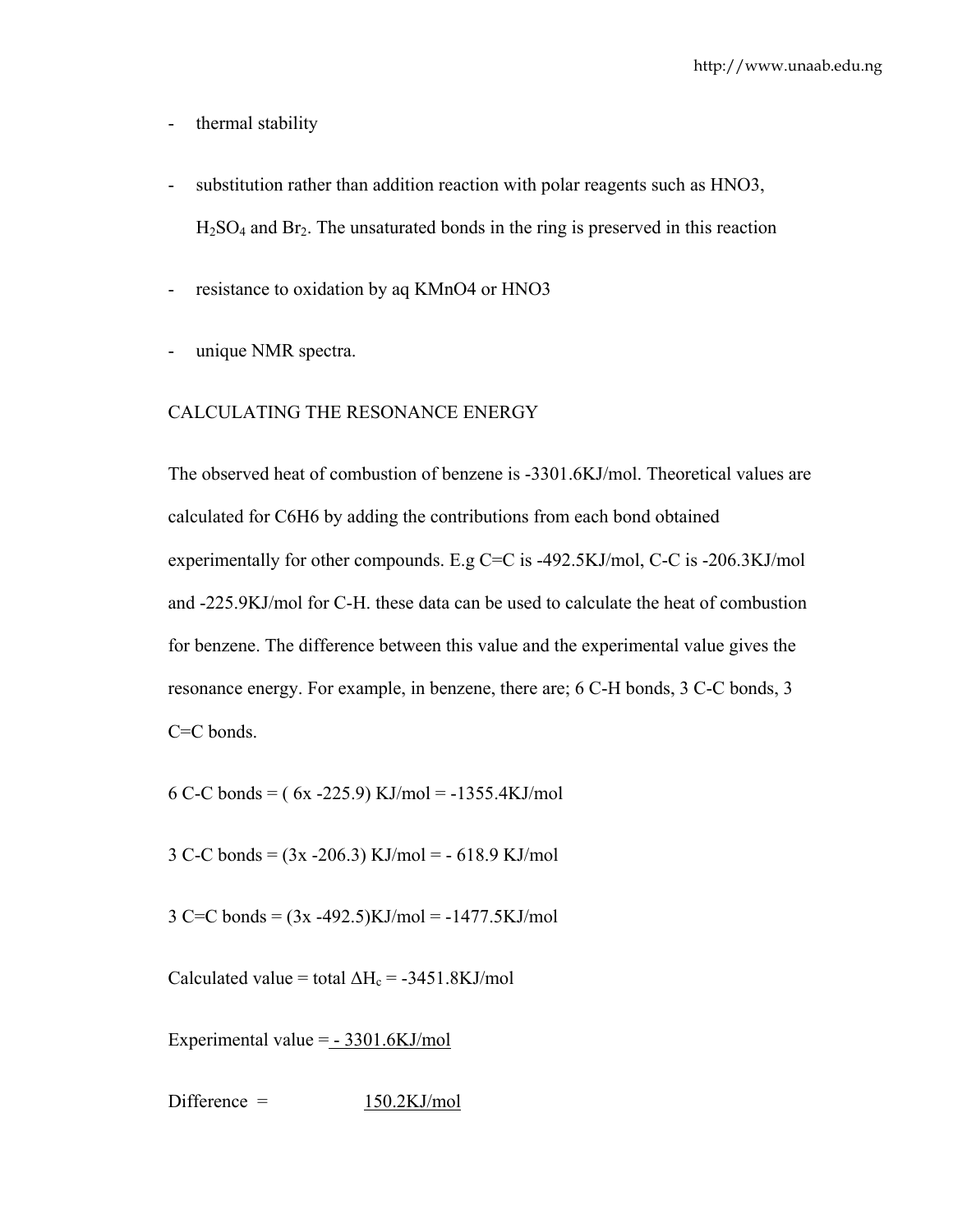This difference is the resonance energy of benzene. Hence, the resonance energy is 150.2KJ/mol.

HOME PRACTICE;-

Given the cyclooctatetraene  $\sim$ , calculate the enthalpy of combustion of the various bonds and hence the resonance energy ; assuming the experimentally enthalpy of combustion of cyclooctatetraene is -4581.5KJ/mol.

 $[ C-H = -225.9KJ/mol, C-C = -206.3KJ/mol$  and  $C=C$  is -492.5KJ/mol

NUMENCLATURE

a) monosubstituted benzene;-





b) Disubstituted Benzene;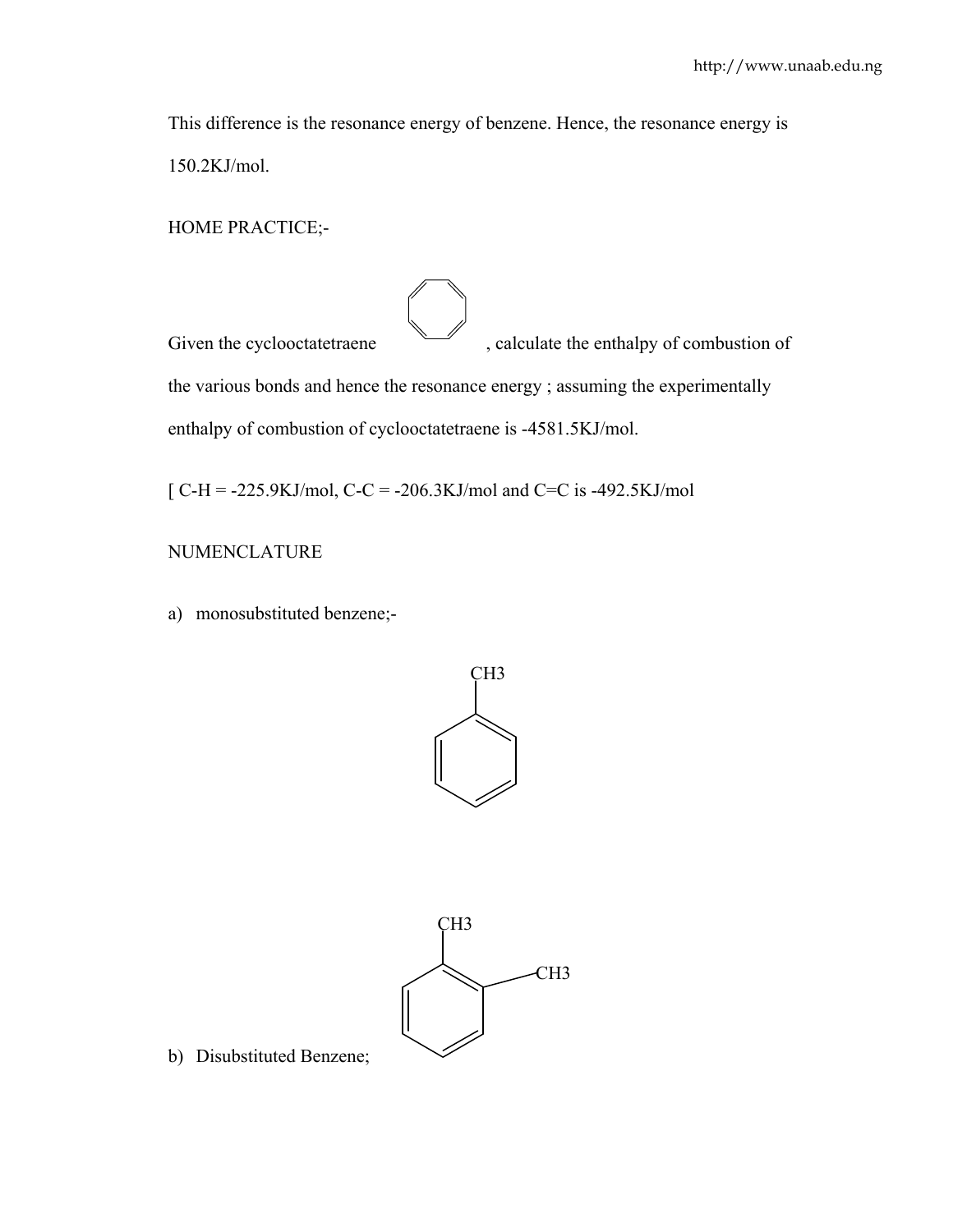When two substituents are on benzene ring; three structural isomers are possible,

based on the position of the substituent on the benzene ring e.g.



HOME PRACTICE1. Give the structural formula for;

- a) 2,4,6- tribromoaniline
- b) m-toluene sulphonic acid
- c) p-bromobenzaldehyde

# **PROOF OF AROMATICITY**

For an organic compound to be aromatic , it must be;

a) cyclic b) planar c) possess delocalized pi-electrons and d) obey Huckel's

rule of  $4n+2=$   $\Pi$  –electrons.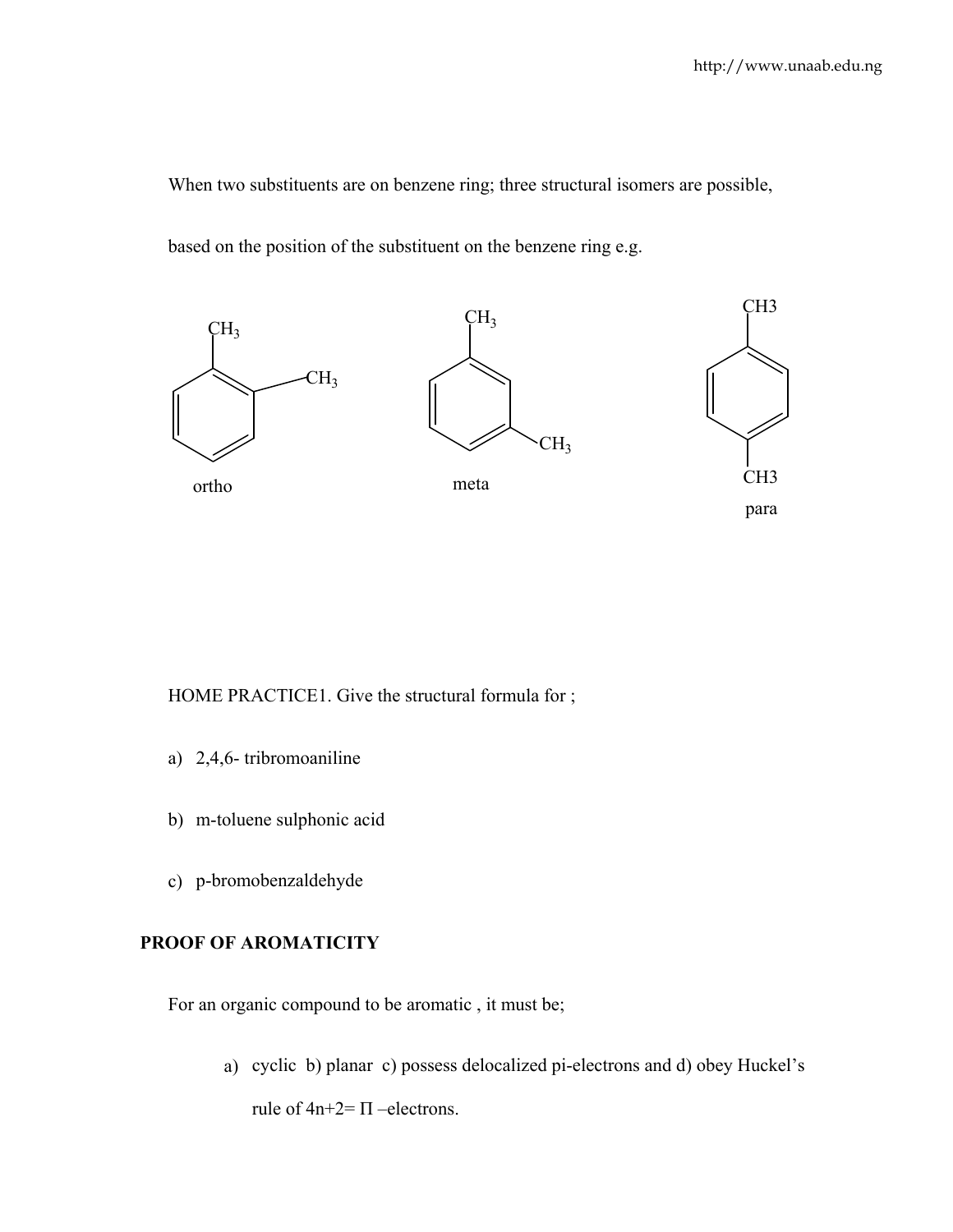# **AROMATICITY AND HUCKEL'S RULE**

Huckel's rule (1931) for aromaticity states that if the number of pi-electrons is

equal to 4n+2, where n equals zero or a whole number integer, the compound

is aromatic. This rule applies to C-containing monocyclics in which each

carbon is capable of being sp2 hybridized to provide a p-orbital for extended

pi-bonding. The rule has been extended to unsaturated heterocyclic

compounds and fused ring compounds.

# **AMINES AND DERIVATIVES**

Amines are the principal organic base which are structurally equivalent to ammonia OR put simply a derivative of ammonia in which one or more of its H atom is replaced by alkyl group(s). Amines are classified as primary  $(1^0)$ , secondary  $(2^0)$  or tertiary  $(3^0)$ depending on the number of H atom replaced by alkyl on NH3

At times, the H atom may be replaced by a benzyl or aryl or phenyl group (Aromatic amine)

To some extent,  $1^0$ ,  $2^0$  and  $3^0$  amines share some common physical and chemical properties, though the difference in the environment of the N atom is each class brings about some major difference.

Note that the general formula of amines is  $C_nH_{2n+1}NH_2$  or RNH<sub>2</sub>. The functional group is  $-NH<sub>2</sub>$  (amine group).

## NOMENCLATURE OF AMINE

Nomenclature of amines is based on that of aliphatic side chain i.e according to the alkyl group attached to the nitrogen, the general suffix –amine is used .

# **GENERAL CHARACTERISTICS OF AMINE**

PHYSICAL PROPERTIES

Generally, amines have fishy odour and are basic specifically, they are Lewis base, an electron- pair donor. Amines smell like ammonia, though less pungently. There is less evidence of hydrogen bonding in the amines than in alcohol even though they exhibits trend in physical properties like boiling points and solubility. Low molecular weight amines are soluble in water and this has been attributed to the formation of H-bonds between the amine and water molecule. i.e